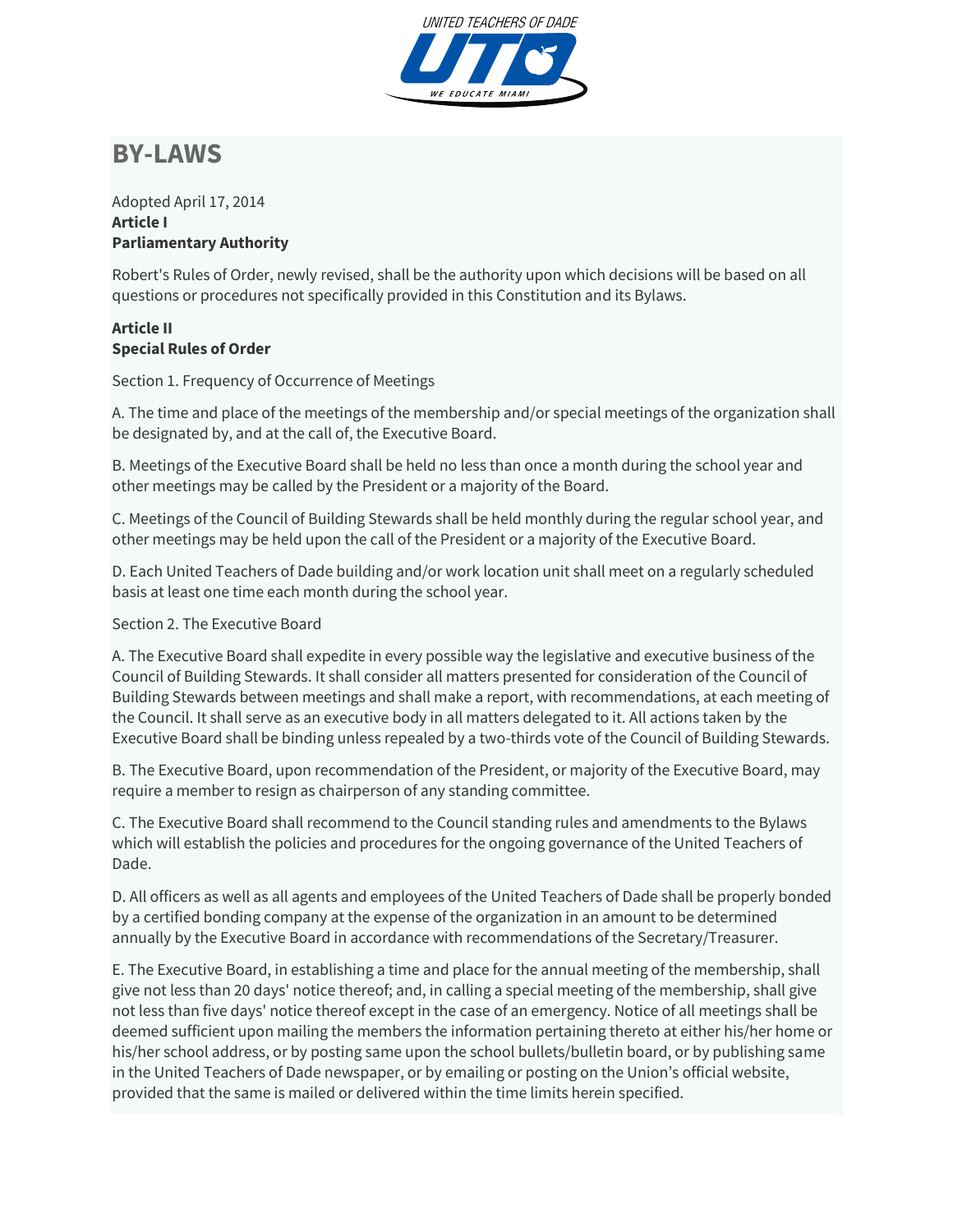F. Members of the Executive Board shall be voting members of the Council of Building Stewards.

G. All members of the Executive Board and officers of the organization shall be sworn into office and assume their duties at the conclusion of the May Council of Stewards meeting.

H. The Executive Board shall receive a monthly written financial report from the Secretary/Treasurer. Said reports are to be available for membership inspection.

### Section 3. Council of Building Stewards

A. Stewards and alternate stewards shall be elected from the United Teachers of Dade's members of each school and/or work location and/or special category of membership in the following fashion: each school shall have a minimum of one (1) building steward, provided further, that every elementary, junior/middle high school, and senior high/area vocational school shall be considered separately. There shall be one (1) building steward for each thirty (30) United Teachers of Dade members or a major fraction thereof. Exceptions may be granted by the executive board.

B. Worksites with 45 or fewer members shall first elect a Union Steward who shall automatically be the Designated Building Steward. This person shall serve as chief liaison with the United Teachers of Dade for that worksite and in such other capacities as may be assigned to him/her by the Executive Board. A second balloting shall be conducted to elect an Alternate Steward who shall automatically be the Designated Steward when the Designated Steward is unable to perform his/her duties.

In worksites entitled to more than one Union Building Steward, upon the completion of the election for the Union Building Stewards, a second balloting shall be conducted to elect the Designated Union Steward from among the elected stewards. The plurality of the Designated Steward shall establish the order for Acting Designated Steward in the event that the Designated Steward is unable to serve. A third ballot shall be conducted to elect alternate stewards.

C. The time for election of building stewards shall be determined by the Internal Functions Committee. The term of office for a building steward is three years. Any school having a change in membership affecting representation shall make adjustments immediately and certify such change to the First Vice President who shall recommend to the Executive Board appropriate action.

D. A member, in order to serve as a building steward, shall be a member in good standing of the category of membership he/she will represent in the Council of Building Stewards of the United Teachers of Dade.

E. A vacancy in the position of building steward shall be filled in accordance with Article VI, Subsection (C.) of the Constitution.

F. The Council of Building Stewards acts in a quasi-judicial manner on behalf of the organization in all matters pertaining to elections, interpretation of the Constitution and Bylaws, qualifications of its own members and other such matters as are delegated to it by the Constitution, the Bylaws, the membership, or are inherent in its powers as the governing body of the organization. The Council of Building Stewards may promulgate standing rules at any time, setting forth procedures to implement the Constitution and Bylaws. The Council must approve and give final action to all standing rules and amendments to the Bylaws proposed by the Executive Board.

G. Notice of meetings of the Council of Building Stewards must be provided not less than five days in advance of the meeting, in the manner set forth for notice in these Bylaws except where an emergency meeting is called by the Executive Board in which case all reasonable efforts to expedite notice shall be taken.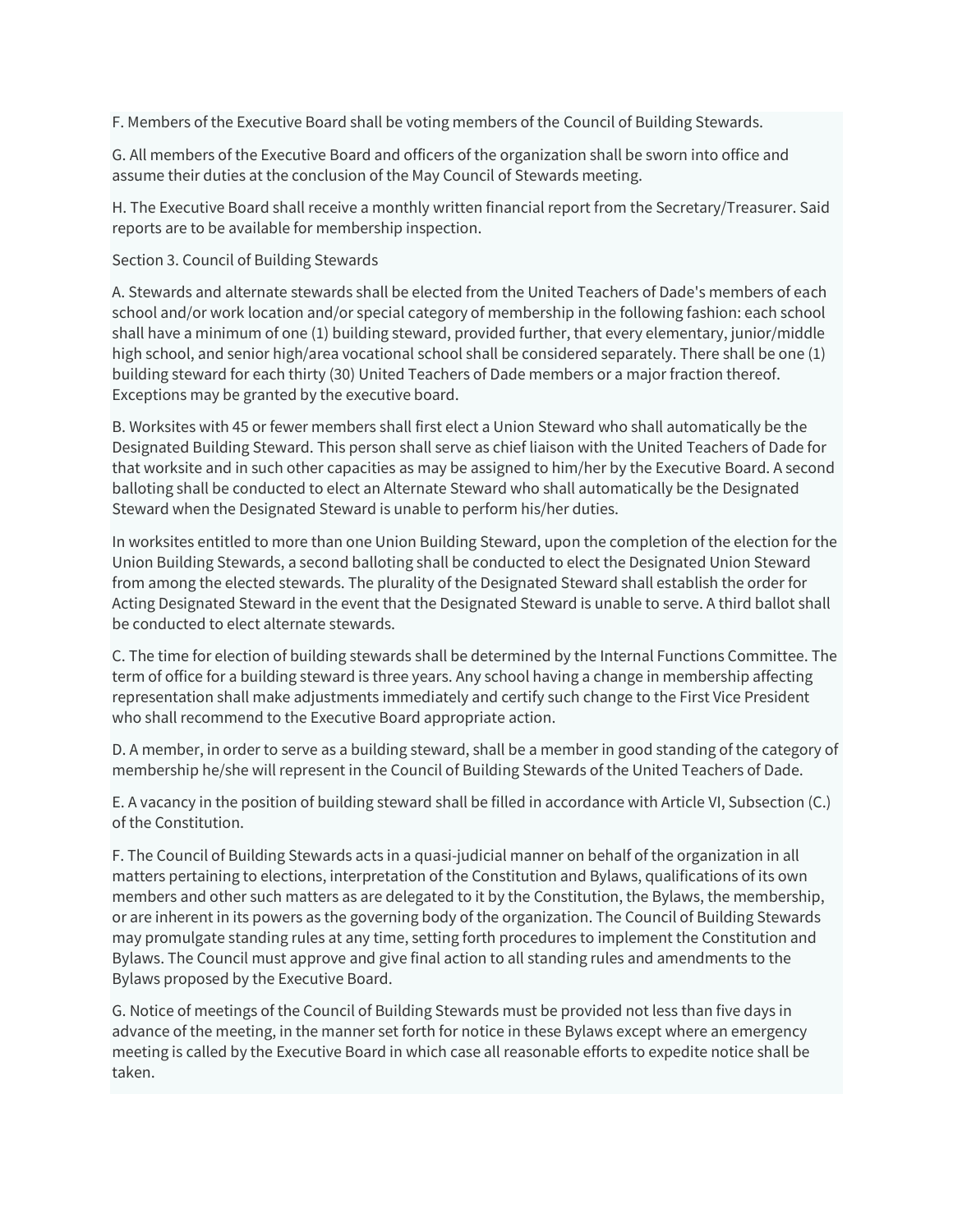H. After each general steward election, the Council of Building Stewards shall elect from its members a three member Financial Oversight Committee to review union financial matters and to report to the Executive Board and Council of Building Stewards on a quarterly basis. Vacancies shall be filled by the Council of Building Stewards. Sitting members of the Executive Board shall not serve on the Financial Oversight Committee (FOC).

I. After each general steward election the council of building Stewards shall elect from its members a five member Judicial Review Committee (JRC) to review all charges brought under Article VI of the By-Laws. Members of the Executive Board shall not serve on the JRC.

### J. Council Meetings:

1. A tentative Agenda, an officially approved copy of the Executive Board minutes, and the unofficial minutes of the Council meeting shall be sent to each member of the Council of Building Stewards at least five days prior to the meeting of the Council of Building Stewards.

2. The United Teachers of Dade Budget shall be forwarded to the members of the Council of Building Stewards and posted on the UTD website thirty days prior to the May meeting of the Council. Additionally, along with the budget, the stewards will be provided a written report outlining the previous year's budget reflecting income and expenditures and a copy of the most recent audit conducted by an independent CPA. These documents shall be available for membership inspection. In accordance with federal law, the United Teachers of Dade Budget shall be adopted by a majority vote at the regular May meeting of the Council, or at a special meeting of the Council, but in no event shall the approval of the Budget be delayed beyond June 30th, the end of the fiscal year.

3. School units desiring to place items on the Council Agenda must submit them to the President in writing at least ten days prior to the Council of Building Stewards meeting. Individual members of the Council of Building Stewards may bring items up under New Business.

4. Absentee ballots shall not be allowed.

5. United Teachers of Dade staff shall be ex-officio members of the Council of Building Stewards with the right to speak to any issue, but without voting privileges.

6. A member shall not speak in debate more than once on the same question until all others wishing to speak have had the same opportunity. No one may speak more than twice to the same question.

7. A member shall not speak to any one question for a period longer than three minutes.

8. These rules may be waived only by a majority vote of the entire Council of Building Stewards unless otherwise specified in these rules.

9. Persons making committee reports shall not be restricted by the above limitations on debate and the number of times they may speak to a question.

10. The maker of a motion may make a supporting statement. At this time, he or she may also request the privilege of making a closing statement after all other debate has been completed or the previous question has been called.

11. The seconder of a motion may not make a supporting statement.

12. Proponents and opponents shall make known their desire to speak by moving to a microphone.

13. The Chair shall call on speakers, alternating between proponents and opponents, until all have spoken or the previous question is moved and carried.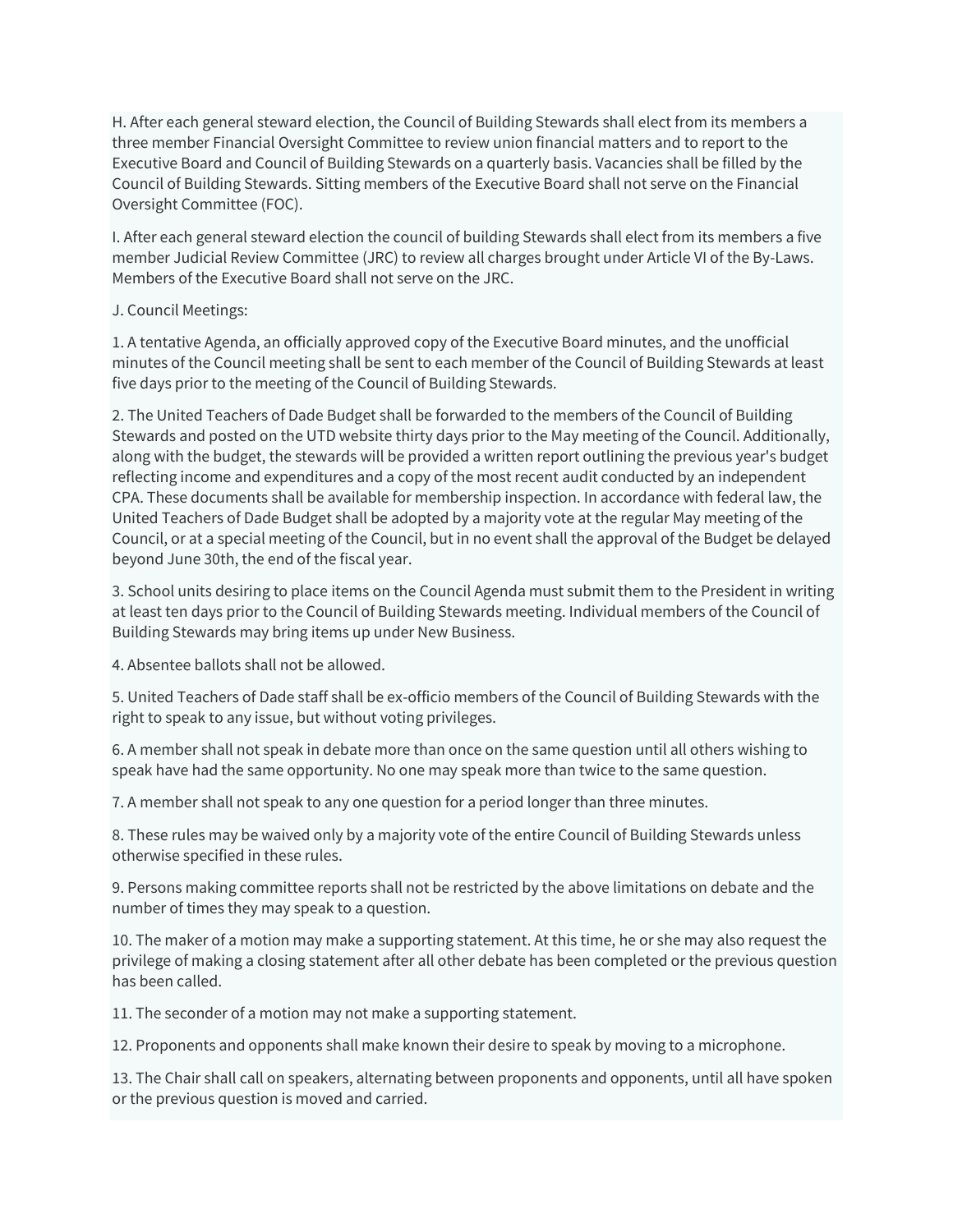14. The identification card specially designating individuals as stewards shall be issued to members of the Council. This card shall be distinguished from the regular membership identification card by the color.

15. Officers of the Union shall govern the meetings. The President shall preside, as constitutionally prescribed, at the Council of Building Stewards meetings. In his/her absence, the First Vice President shall preside.

16. Seating shall be set aside for visitors and observing alternates when the alternate is not voting as a steward.

17. Alternates serving in the absence of certified Stewards shall be seated in the stewards seating area.

18. Visitors representing the press or special interest groups shall be introduced at the beginning of the meeting and shall sit in designated areas.

19. All staff reports shall be printed. A regular item on the Agenda will be a fifteen (15) minute time allowance for stewards to ask questions concerning items contained in the staff reports.

20. The Council of Building Stewards meetings shall adjourn promptly at 8:00 p.m. regardless of matters under discussion at the time. The only exception shall be by a simple majority vote of those stewards present and voting.

#### **Article III Standing Committees**

Section 1. Chairpersons and members of the following standing committees shall be approved by the Executive Board except as provided by Article II of the By-Laws.

- A. Internal Functions B. Legislative Relations
- C. Intercultural and Human Rights Committee
- D. Professional Issues
- E. School Related Personnel
- (1) Paraprofessionals
- (2) School Support Personnel
- (3) Office and Clerical Personnel
- F. Young Educators (YEC)
- G. Financial Oversight
- H. Constitution, Bylaws and Rules
- I. Judicial Review Committee
- J. Steward Incentive Committee
- K. Arbitration Review Committee

Section 2. The committees shall advise the Executive Board upon matters within their respective competence.

Section 3. The standing committees of this organization shall perform the duties prescribed for them and any other specific duties assigned to them by the President.

Section 4. Chairpersons of standing committees shall be ex-officio members of the Council of Building Stewards with the right to speak to any issue but without voting privileges, unless they have been elected as a building steward.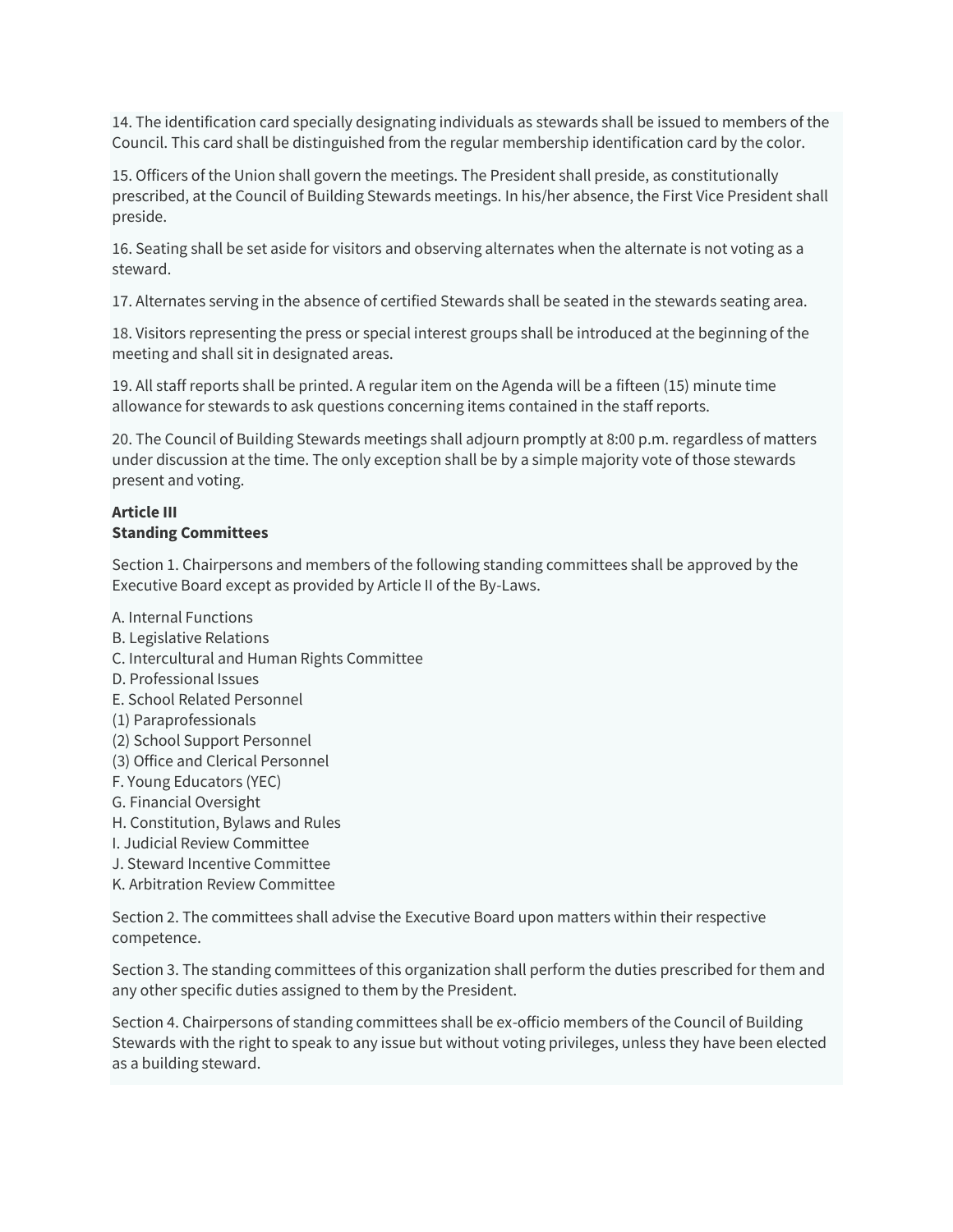Section 5. The reports and recommendations of any committee shall be subject to review and approval by the Executive Board with the exception of the Internal Functions Committee in conducting elections as specified in Article VIII, Section 2.

Section 6 Members of the organization in good standing shall be eligible to serve on a committee, or to act as a chairperson of any committee upon nomination of the President and approval of the Executive Board.

Section 7. The term of office of members and chairpersons of all committees shall be one year, unless otherwise designated by the Executive Board.

Section 8. There may be task forces and/or special committees established as the Executive Board or President may deem necessary.

#### **Article IV Elections & Nominations**

Section 1. All elections conducted pursuant to this Article shall be in accordance with the provision of 29 U.S.C., Sec. 481 (Landrum-Griffin Act). United Teachers of Dade elections for officers shall be held during the month of February.

Section 2. The Internal Functions Committee shall be responsible for formulating rules for conducting all elections subject to the approval of the Council of Building Stewards. The Internal Functions Committee shall also be responsible for conducting said elections and for announcing the results thereof.

Section 3. Election procedures shall be established not less than ninety (90) days prior to the election. Failure in this regard shall not be deemed to invalidate any election, provided only that the procedures established and adopted are fair and impartial to all candidates and validly protect the interests of the members.

Section 4. Nominations for officers and delegates shall be in writing, executed by the nominee and ten sponsoring members, and shall be delivered or postmarked at least 30 days prior to the election, to the Internal Functions Committee or its designated agent. Nominations may not be made from the floor. Notice of these nominations shall be made to the membership at least 15 days prior to the election via U.S. Mail and e-mail (where available).

Section 5. The Internal Functions Committee shall certify the results of all elections at the Executive Board meeting next following the election.

#### Section 6.

A. The President and the Secretary/Treasurer shall certify the election of delegates to the American Federation of Teachers Convention and forward the credentials of all elected delegates and alternates to the national office as soon as possible but not later than ten days before the convening of the American Federation of Teachers Convention.

B. The delegates to the AFT, FEA, South Florida AFL-CIO, and Florida AFL-CIO shall be elected at the regularly scheduled election of officers of the United Teachers of Dade.

Section 7. Building Stewards and their alternates shall be elected by the active membership of United Teachers of Dade in each worksite by secret ballot and provided that the procedure adopted shall guarantee the full exercise of the franchise to all members. Absentee ballots shall not be accepted. The Internal Functions Committee shall promulgate the rules and regulations governing elections for building stewards, subject to Executive Board approval, in accordance with 29 U.S.C. Sec. 481 (Landrum-Griffin Act).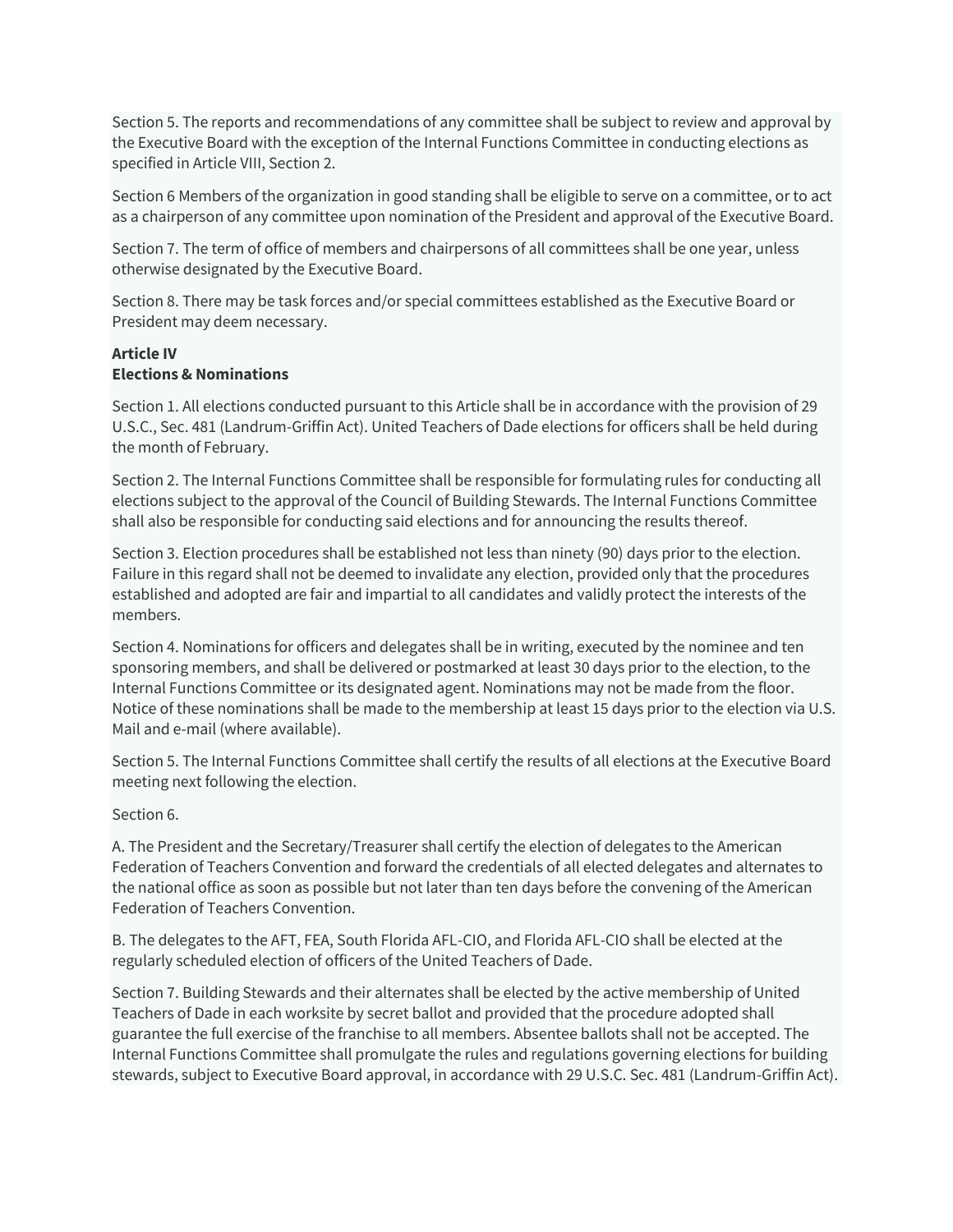Disputes in such elections shall be referred to the Executive Board for determination, provided that any aggrieved person may appeal to the Council of Building Stewards.

#### Section 8.

A. The offices of President, Secretary/Treasurer and First Vice President shall be elected by a majority of votes cast. Absentee ballots shall not be accepted. If candidates do not receive a majority, a run-off election shall be held within thirty (3) days after the original count is finalized.

B. All other Officers and all delegates shall be elected by a plurality of the votes cast; in the event of a tie, a run-off election shall be held. Absentee ballots shall not be accepted.

Section 9. Building Stewards, officers, and delegates shall take office at the conclusion of the May Council of Stewards meeting following the election.

Section 10. All elections occurring during, or directly after the formal conclusion of, any AFT imposed administratorship, shall be for term of service ending at the latest May steward meeting not to exceed three years.

#### **Article V Membership**

Section 1. Only dues paying members who are current employees within the certified bargaining unit shall be classified as active.

Section 2. Each member shall be entitled to one vote when present at membership meetings or when voting on a matter affecting their category of membership. No proxies shall be authorized or permitted in any membership vote.

Section 3. All meetings of the membership, the Council of Building Stewards and the Executive Board shall be open to the members of this organization at all times, except when the President or presiding officer moves the body into Executive Session.

Section 4. The membership of the United Teachers of Dade must ratify negotiated contracts with the Miami-Dade County School Board for their category of membership in a manner and under circumstances to be determined by the Executive Board of United Teachers of Dade.

#### **Article VI**

#### **Discipline of a Member, Steward, Chairperson, or Officer**

Section 1. Membership in this organization, membership in the Council of Building Stewards, and the holding of any office in the organization is dependent upon the good faith effort on the part of the member, steward, chairperson, or officer to comply with the dictates of this Constitution and Bylaws and to act in a manner supportive of the United Teachers of Dade.

A charge by a member or members in good standing that another member, other members, a steward, an alternate steward, a chairperson, or any officer has violated the Constitution, the Bylaws, engaged in misconduct, neglected their duty, or engaged in activities inimical to the interests of the United Teachers of Dade must be specifically set forth in writing and signed by a member or members making the charge. The charge must state the exact nature of the alleged offense or offenses and, if possible, the period of time during which the offense or offenses took place. Two or more members, stewards, or officers may be jointly charged with having participated in the same act or acts charged as an offense or with having acted jointly in commission of such an offense and may be jointly tried.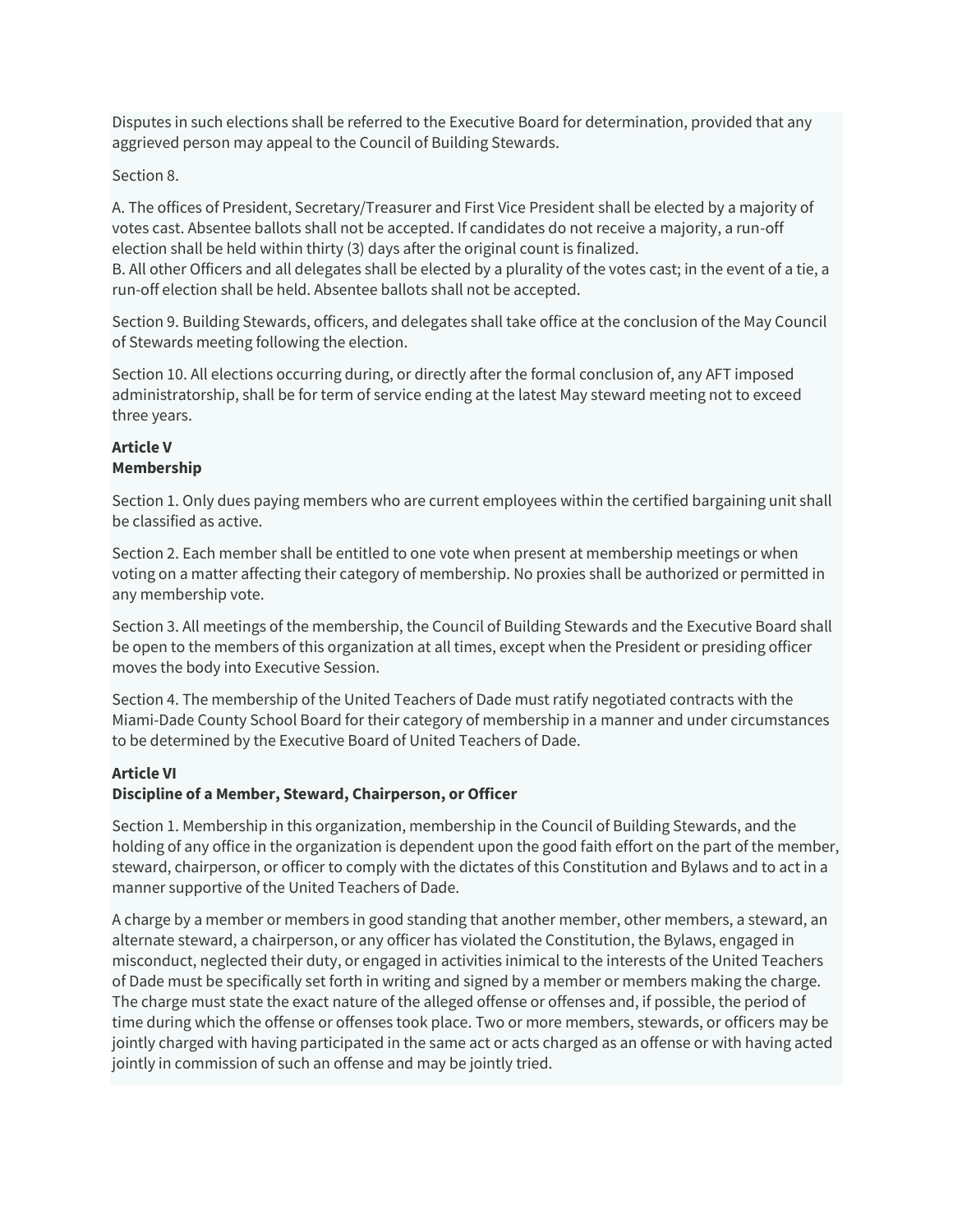Section 2. Charges must be submitted to the President of the Union within sixty (60) days of the time the complainant first becomes aware of the alleged offense, provided that, if the charges are against the President, they should be submitted to the First Vice President of the Union. In case both the President and the First Vice President are charged with an offense, they should be submitted to the Secretary/Treasurer. If all officers are charged with an offense, the complaint shall be submitted to the General Counsel of the union.

The Secretary/Treasurer of the Union shall serve as agent for the Union for all purposes of notification or receipt of written materials indicated within this section. Should the Secretary/Treasurer be the subject of the charges, then the President shall serve in that agency capacity on behalf of the Union.

Section 3. Upon charges being submitted, an initial review shall be conducted by the Judicial Review Committee (JRC) within 10 school days for compliance with subsections A, B, and C below. If charges are found invalid by the JRC, the finding shall be forwarded to the Executive Board. The board may decide to go forward with the charges by a two-thirds majority vote.

If the JRC does not invalidate the charges, or if the Executive Board overturns the invalidation a probable cause investigation will be conducted by the President in tandem with legal counsel. At the next scheduled monthly meeting of the Executive Board (but no less than ten (10) school days following the validation ruling), the President will give a report to the Executive Board as to whether or not there is probable cause to go forward. If the President recommends a finding of "no probable cause," the Executive Board may hear the summary of the facts and make an independent decision to go forward upon a two-thirds (2/3) vote of the Board. If the decision for "no probable cause" is upheld by the Executive Board, then the charging members will be so informed in writing. If the President is the subject of the charges, the Secretary/Treasurer will act in his or her place.

The President and/or when appropriate the First Vice President or the Secretary/Treasurer and then the Executive Board shall review the charges and shall consider them improper and null and void if:

A. The charges do not state the exact nature of the alleged offense as required by Section 1 of this Article.

B. The charges are untimely under Section 2 of this Article.

C. The act complained of does not and could not, under any set of circumstances, sustain a charge of a violation of neglect of duty, misconduct of office, acts inimical to the best interests of the United Teachers of Dade or acts in violation of the Constitution and Bylaws of the United Teachers of Dade.

After the Executive Board's consideration of the charges, if they are determined to be improper, the charging member and the accused member shall be notified in writing. If the charges are determined to be valid, the Executive Board shall notify the accused member of the charges.

Section 4. A member, steward, alternate steward, chairperson or officer against whom charges have been filed may be suspended pending trial from any elective or appointive office or position he may hold in the Union by a two-thirds (2/3) vote of the Executive Board.

Section 5. The following enumerated acts are set forth as inimical to the best interests of the organization. This enumeration shall not be construed to exclude from disciplinary action other forms of negative conduct.

A. Violation of any of the provisions of the Constitution, Bylaws, any collective bargaining agreement, standing rules, or policies of the Council of Building Stewards;

B. Obtaining membership through fraudulent means or by misrepresentation;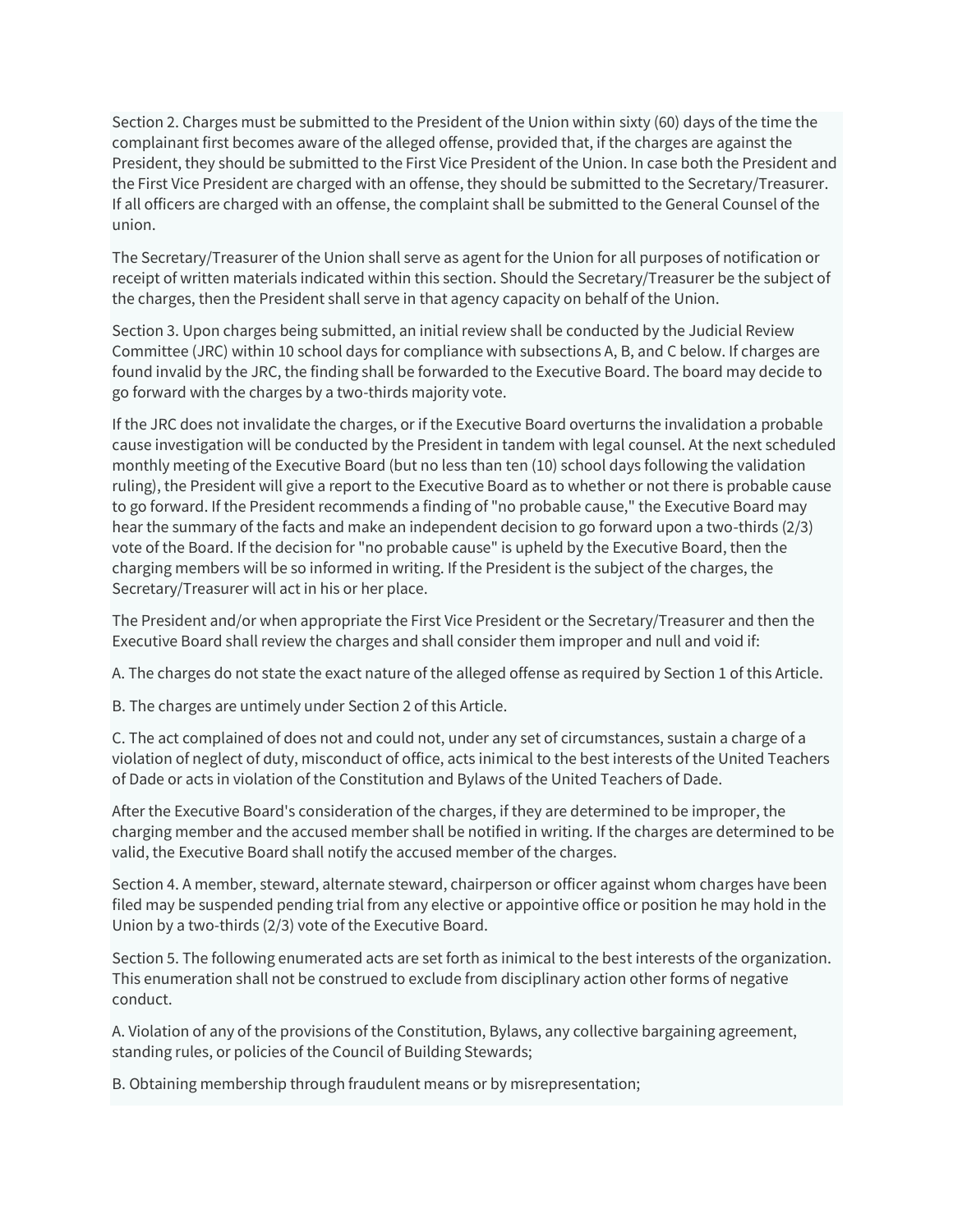C. Attempting to bring about the withdrawal of any member, or group of members, from the Union;

D. Maliciously publishing or circulating among the membership, false reports or misrepresentations;

E. Working in the interest of or accepting membership in any organization inimical to the Union;

F. Using abusive language or disturbing the peace or harmony of any meeting in or around any office or meeting place of the Union;

G. Fraudulently receiving any money due the organization or misappropriating the monies of the organization;

H. Using the name of the Union or its emblem or logo for any unauthorized purpose;

I. Furnishing a complete or partial list of the membership of the Union to any person or persons other than those whose official position entitles them to such a list;

J. Deliberately interfering with any member of the Union in the discharge of his official union duties;

K. By act, omission or conduct, prejudicing or damaging the interest and welfare of the Union. Every member, representative, or officer of this Union shall be obliged to exhaust all remedies provided for in the Constitution, Bylaws and Standing Rules, including available appeals, before starting an action in a court of law against the Union.

#### Section 6. Trial of Members

In the event that the Executive Board decides that the charges warrant a trial, the President shall appoint a trial committee of three members in good standing and shall designate a member in good standing to present the charges before the trial committee. The members of the trial committee shall be selected by the President specifically for the trial of such charges, and no officer or member who is a party or directly interested in such charges shall act as a member of the trial committee.

Promptly after the selection of the trial committee, the Secretary/Treasurer shall mail a copy of the charge, by registered mail, return receipt requested, to the accused member at his last known address, together with a statement containing the names of the trial committee and the time and place of the hearing, which shall not be less than one week nor more than four weeks after the mailing of the notice. Every effort shall be made to contact or notify the accused member. Such information shall also be given to the member or members who prefer charges.

The accused may challenge any member of the trial committee on the grounds that he/she is a party to or directly interested in such charges. The challenge must be made to the Executive Board within one week after notification to the accused of the names of the trial committee. If the challenge is sustained, the Executive Board shall replace the challenged member of the trial committee, and set a new trial date if such is necessary to afford the accused reasonable notice.

The accused shall have the right to be represented before the trial committee by any member of the Union in good standing. In the event that the accused fails to appear at the hearing at the time and place provided in the notice served upon him/her and presents no acceptable excuse for absence, the hearing shall proceed with the same force and effect as if he/she were present.

Within seven (7) days after the conclusion of the hearing, the trial committee shall report its findings and recommendations to the Executive Board.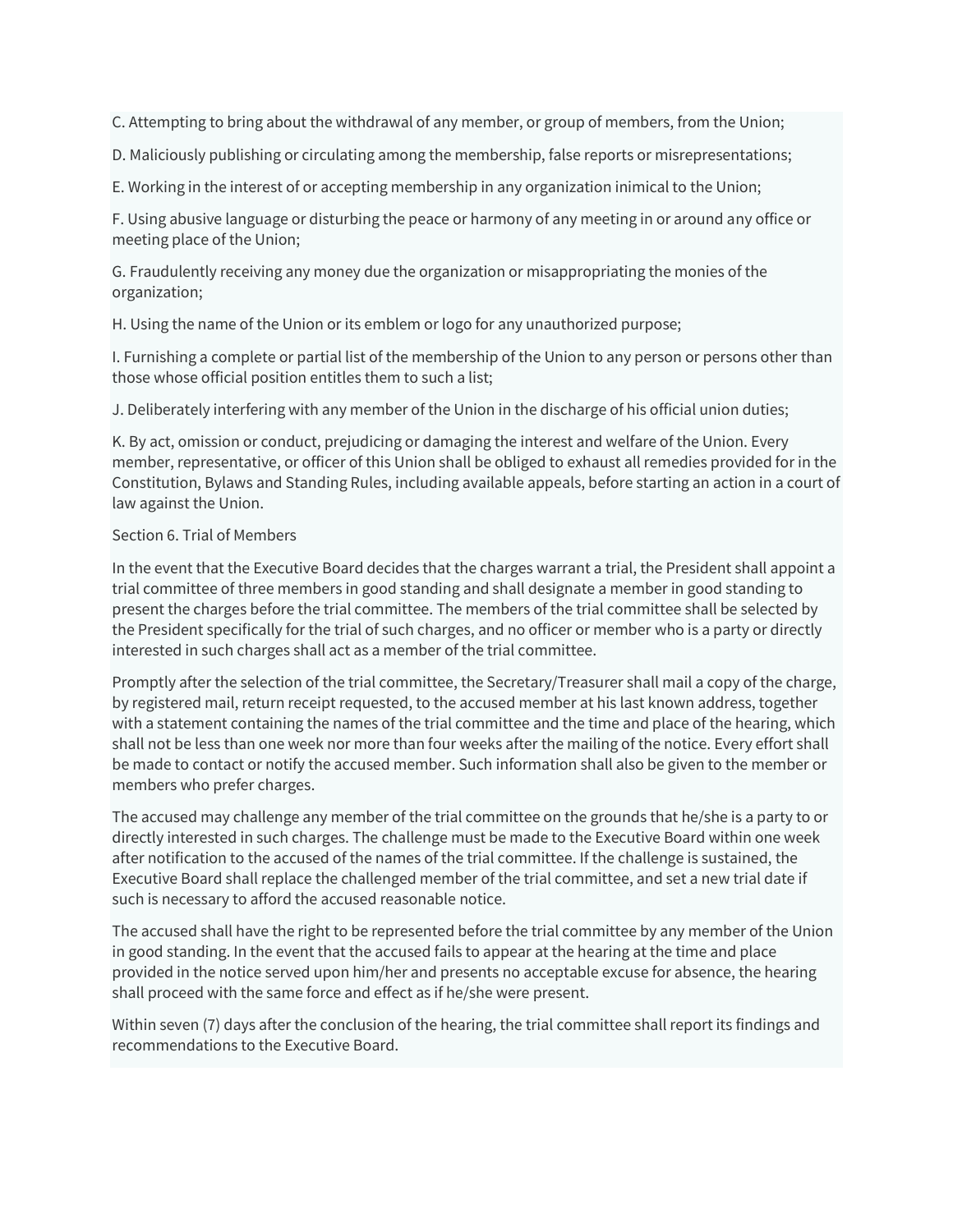The Executive Board shall take such action on the report of the trial committee as it may deem proper and, in the event the accused is found guilty of the charges preferred against him/her, shall impose such penalties as, in its judgment, it may deem fitting and proper.

If any officer of the Union is found guilty of charges preferred against him/her, the Executive Board may remove him/her from office in addition to any other appropriate penalty it may impose.

The decision of the Executive Board shall be communicated in writing, by registered mail, return receipt requested, by the Secretary/Treasurer to the accused within seven days after the meeting of the Board.

A member, steward, alternate steward, chairperson or officer who has been found guilty of charges preferred against him/her pursuant to this Article, shall have the right of appeal to the Council of Building Stewards fifteen (15) days after the receipt of the decision of the Executive Board. The notice of appeal shall consist of:

A. A copy of the charges preferred against him/her;

B. A copy of the decision of the Executive Board;

C. The appellant's statement of reasons why the decision of the Executive Board should be set aside or the penalty modified. The Council of Building Stewards shall have the authority to affirm or reverse the decision, or to modify the decision, or to order a new trial.

Section 7. A member, steward, alternate steward, committee chairperson, or officer who is under suspension from membership, including a temporary suspension pending hearing or trial, shall be required to pay all dues during the period of suspension.

#### **Article VII Annual Dues**

Section 1.

A. The annual dues shall be determined in the following manner:

1. For each school year, annual dues shall be determined at 1.6% of the base beginning teacher's salary as determined in the negotiated salary schedule, plus mandated increases in required affiliation fees and insurance premiums. Paraprofessionals shall pay 50% of the annual dues, plus mandated increases in required affiliation fees and insurance premiums. School related personnel (paraprofessionals, school support personnel, office and clerical personnel) shall pay 50% of the annual dues, plus mandated increases in required affiliation fees and insurance premiums. Dues set during an AFT Administratorship by the Administrator shall remain in effect until amended as outlined in Article VIII.

2. Dues for members shall be established and voted on at the last regularly scheduled Council of Building Stewards meeting of the school year after consultation with the membership and governance of each affected category.

## Section 2.

Payment of annual dues shall establish membership in the United Teachers of Dade for one (1) year from the date of the initial submission and continuous honoring, on an annual basis thereafter, of the payroll deduction card. Cash membership is for the school year in which cash dues are paid, regardless of when the cash payments commence. If cash membership is begun prior to December 15th of any year, then the UTD cash member may pay in full or establish a payment schedule which will result in full payment of dues being made by December 15th. For cash members joining after December 15th of any year, their payment of dues must be made in a single full payment at the time they join.